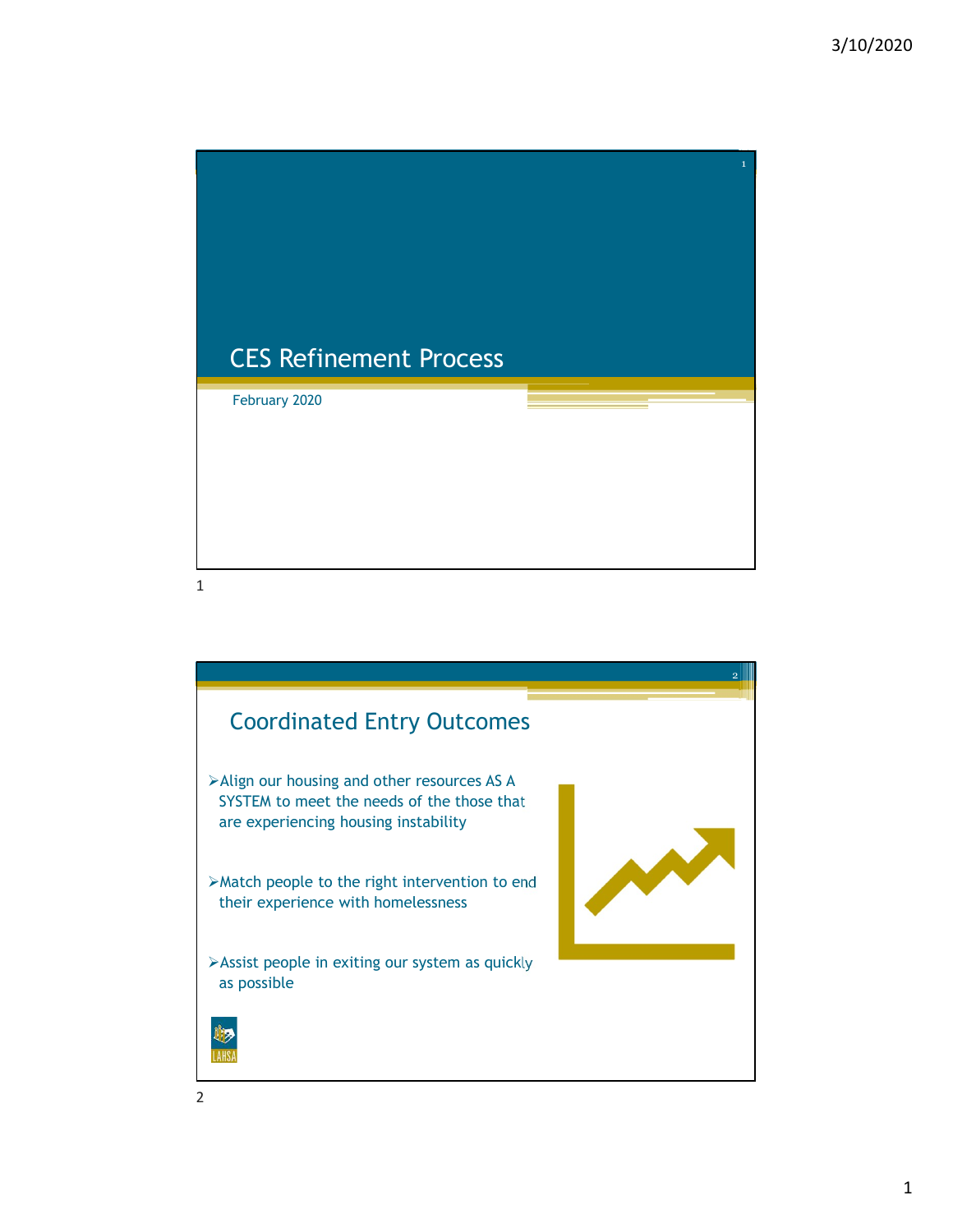

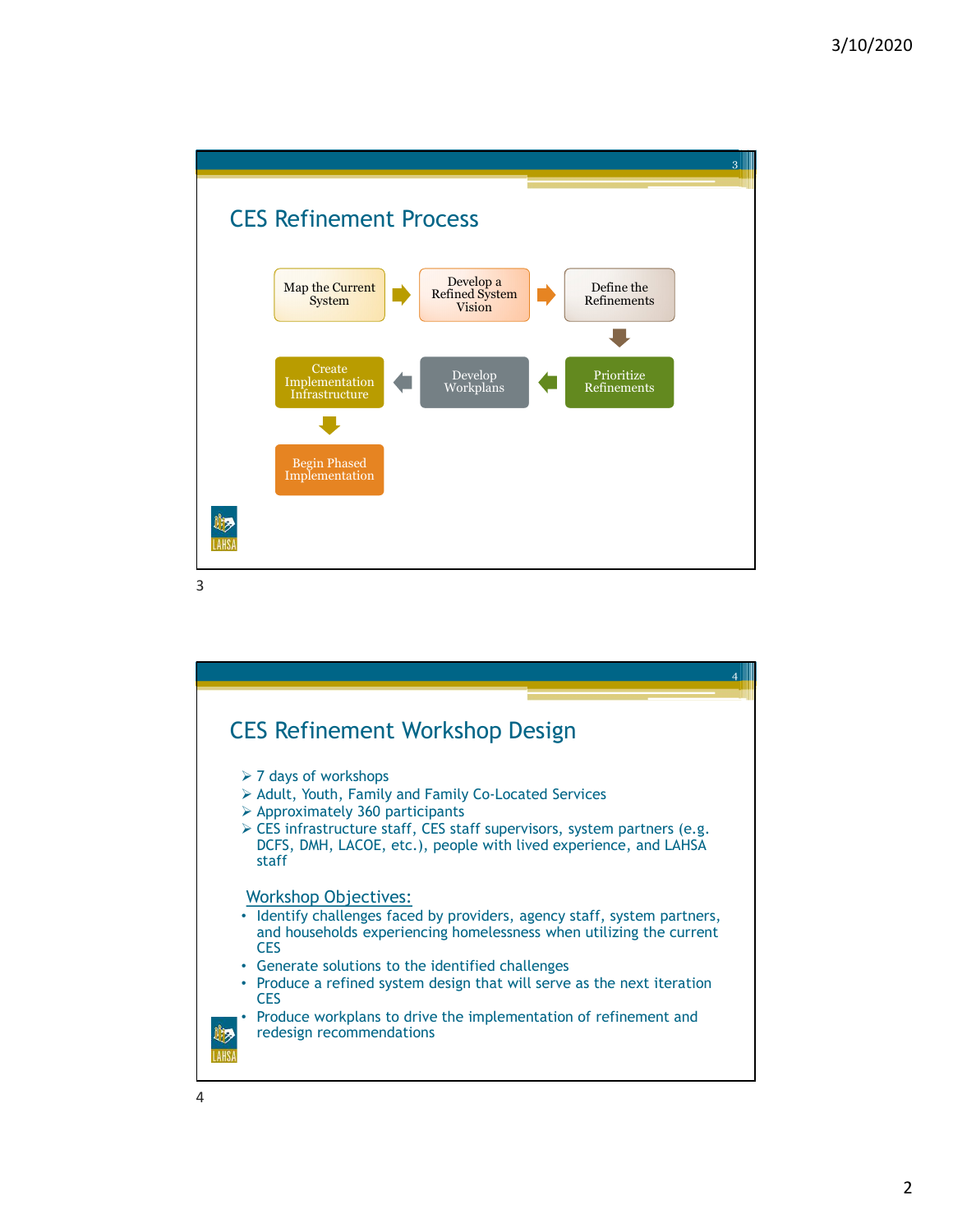

 $5<sub>5</sub>$ 

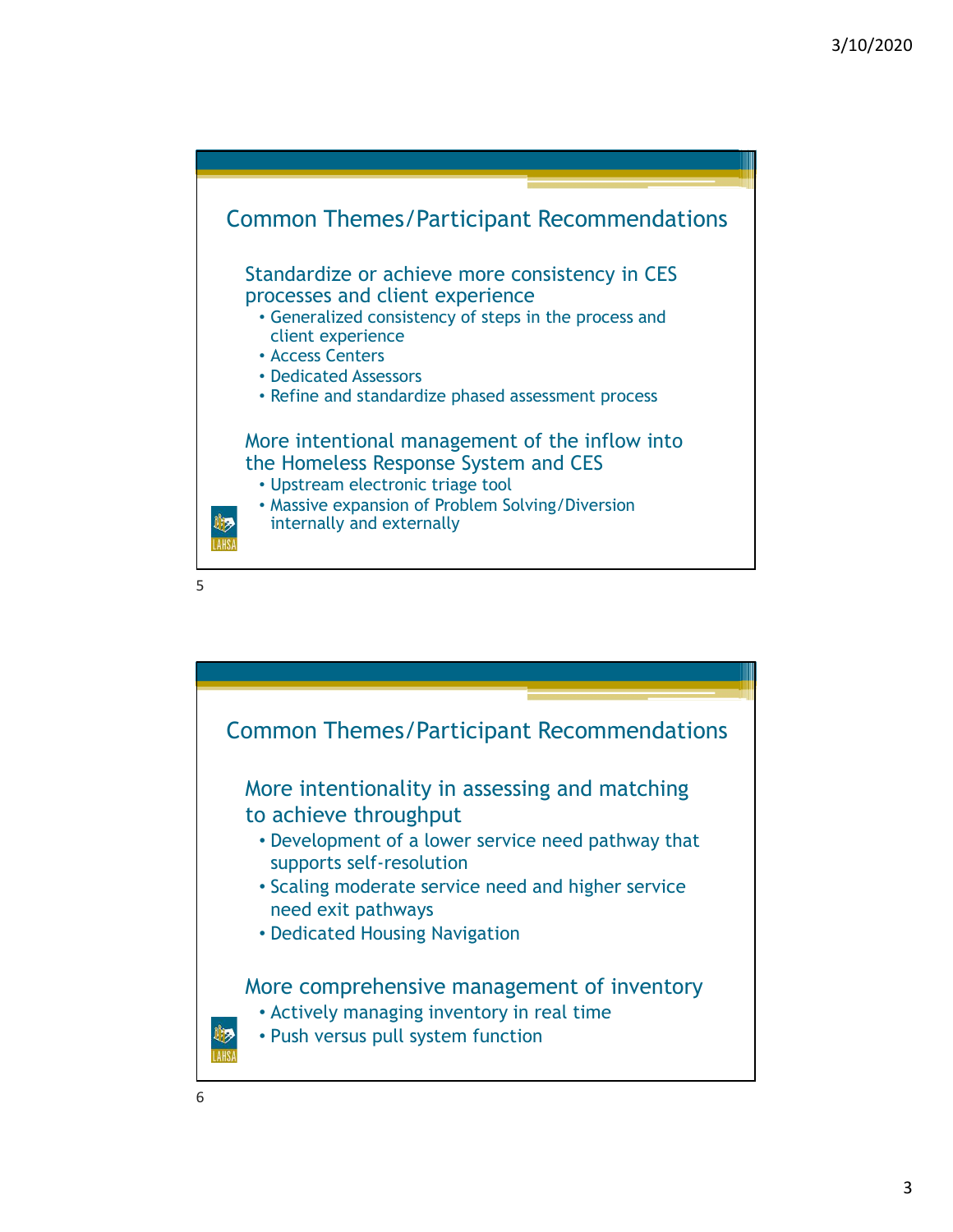